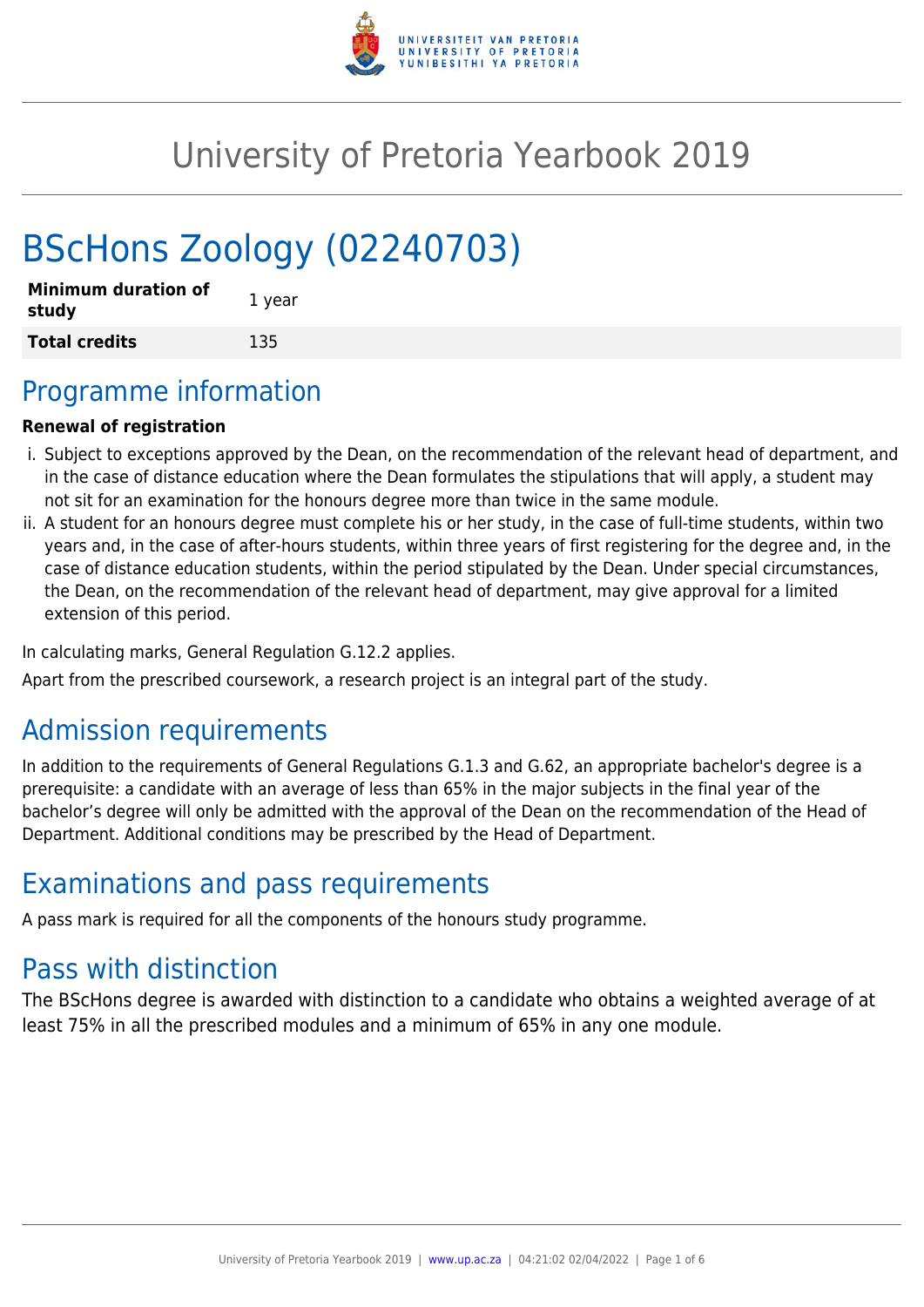

# Curriculum: Final year

### **Minimum credits: 135**

Minimum credits: 135 Core credits: 81 Elective credits: 54

# **Core modules**

#### **Statistics for biological sciences 780 (BME 780)**

| <b>Module credits</b>         | 15.00                                        |
|-------------------------------|----------------------------------------------|
| <b>Service modules</b>        | Faculty of Natural and Agricultural Sciences |
| <b>Prerequisites</b>          | No prerequisites.                            |
| <b>Contact time</b>           | 2 Block weeks                                |
| <b>Language of tuition</b>    | Module is presented in English               |
| <b>Department</b>             | <b>Statistics</b>                            |
| <b>Period of presentation</b> | Semester 1                                   |

#### **Module content**

The principles of experimental design as required for the selection of an appropriate research design. Identification of the design limitations and the impact thereof on the research hypotheses and the statistical methods. Identification and application of the appropriate statistical methods needed. Interpreting of statistical results and translating these results to the biological context.

## **Research project 701 (ZEN 701)**

| <b>Module credits</b>         | 68.00                          |
|-------------------------------|--------------------------------|
| <b>Prerequisites</b>          | No prerequisites.              |
| Language of tuition           | Module is presented in English |
| <b>Department</b>             | Zoology and Entomology         |
| <b>Period of presentation</b> | Semester 1 or Semester 2       |
|                               |                                |

**Module content** Research project

# **Research methods and scientific communication 713 (ZEN 713)**

| <b>Module credits</b>         | 13.00                          |
|-------------------------------|--------------------------------|
| <b>Prerequisites</b>          | No prerequisites.              |
| Language of tuition           | Module is presented in English |
| <b>Department</b>             | Zoology and Entomology         |
| <b>Period of presentation</b> | Semester 1 or Semester 2       |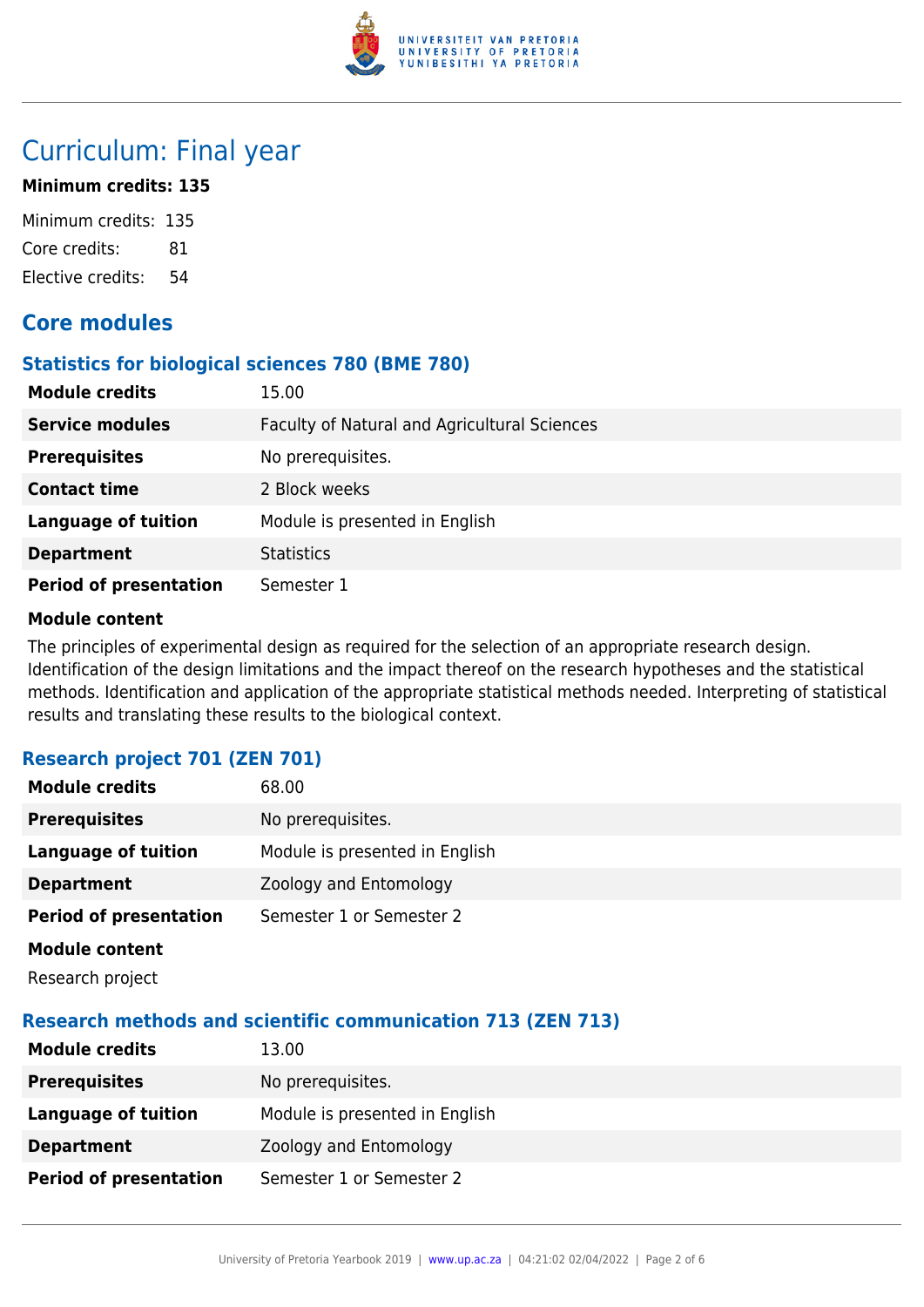

#### **Module content**

Basic skills in philosophy of science; research planning; scientific writing; scientific public speaking; an essay, two oral presentations, prescribed reading and an oral exam.

# **Elective modules**

#### **Systematics, evolution and biogeography 703 (ZEN 703)**

| <b>Module credits</b>         | 13.00                          |
|-------------------------------|--------------------------------|
| <b>Prerequisites</b>          | No prerequisites.              |
| <b>Contact time</b>           | 20 lectures per week           |
| Language of tuition           | Module is presented in English |
| <b>Department</b>             | Zoology and Entomology         |
| <b>Period of presentation</b> | Semester 1                     |

#### **Module content**

The object of this module is to introduce students to several contemporary problem areas in systematics, evolutionary theory and biogeography, and to use this as a basis for exploring current approaches and methods in systematics.

## **Environmental physiology 704 (ZEN 704)**

| <b>Module credits</b>         | 13.00                          |
|-------------------------------|--------------------------------|
| <b>Prerequisites</b>          | No prerequisites.              |
| <b>Contact time</b>           | 4 discussion classes per week  |
| Language of tuition           | Module is presented in English |
| <b>Department</b>             | Zoology and Entomology         |
| <b>Period of presentation</b> | Semester 1                     |

#### **Module content**

Photoperiodism and chronobiology – the ability of animals to measure daylength, the concept of circadian rhythm and the nature of the clock which drives such processes. Water availability and temperature – physiological responses of animals to changing water availability and temperature in the context of global climate change. Regulation of reproduction – physiological mechanisms which couple reproduction to external and internal environmental factors.

## **Principles in applied ecology 705 (ZEN 705)**

| <b>Module credits</b> | 13.00                          |
|-----------------------|--------------------------------|
| <b>Prerequisites</b>  | No prerequisites.              |
| <b>Contact time</b>   | 4 discussion classes per week  |
| Language of tuition   | Module is presented in English |
| <b>Department</b>     | Zoology and Entomology         |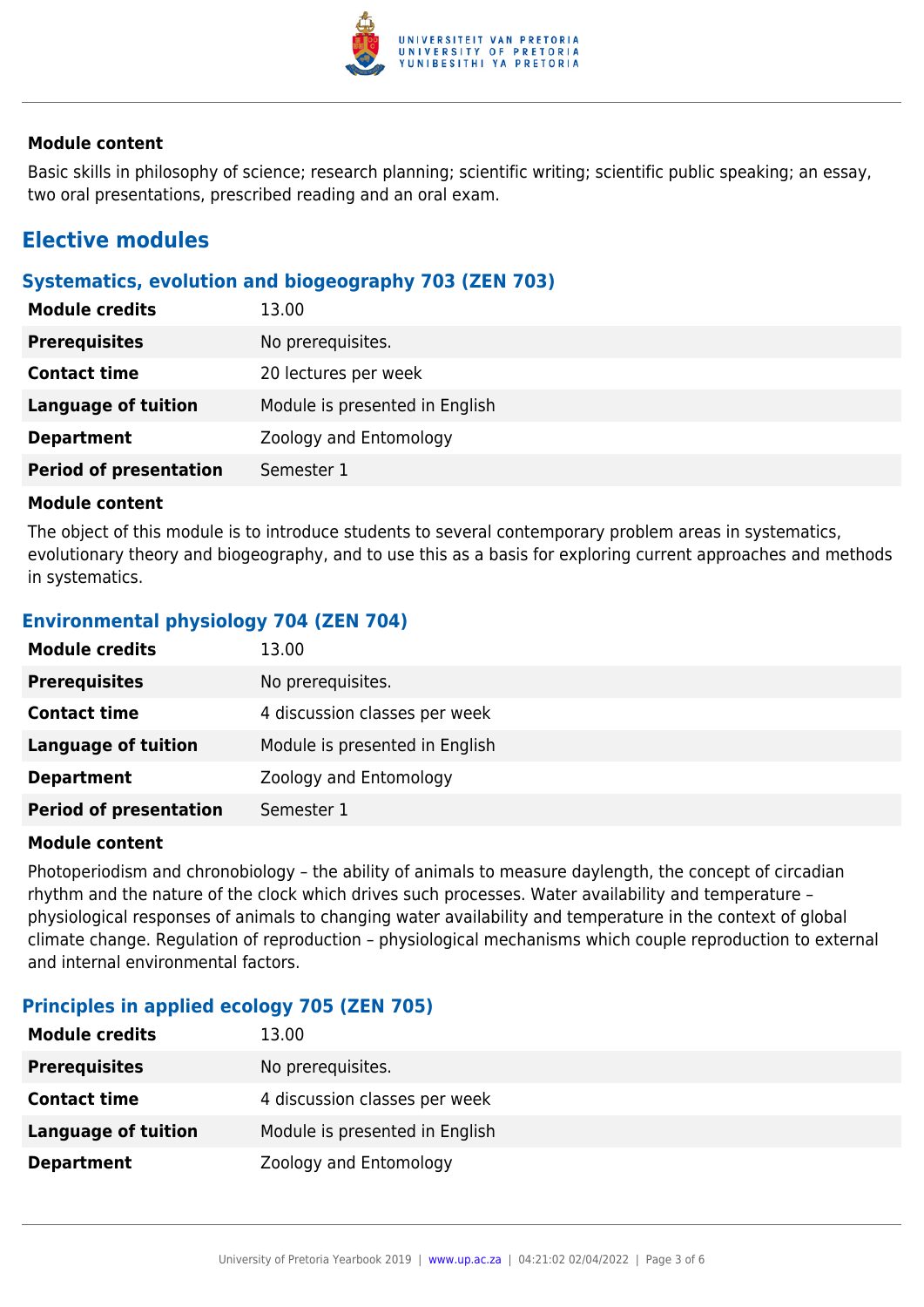

#### **Period of presentation** Semester 1

#### **Module content**

The module focuses on forces that drive population and community patterns and processes across temporal and spatial scales. Attention is given to the scientific application of ecological and macro-ecological principles that relate to short- and long-term population and community responses to environmental change. Group discussions based on current literature provide opportunities to apply theoretical principles to problem solving.

#### **Integrated pest management in Africa 707 (ZEN 707)**

| <b>Module credits</b>         | 13.00                          |
|-------------------------------|--------------------------------|
| <b>Prerequisites</b>          | No prerequisites.              |
| <b>Contact time</b>           | 1 discussion class per week    |
| <b>Language of tuition</b>    | Module is presented in English |
| <b>Department</b>             | Zoology and Entomology         |
| <b>Period of presentation</b> | Semester 1                     |

#### **Module content**

Pest outbreaks and the practice of integrated pest management using different control methods; philosophy of IPM; socio-economic implications; politics and legislation; pest models; decision tools and techniques.

### **Mammal ecology 710 (ZEN 710)**

| <b>Module credits</b>         | 13.00                          |
|-------------------------------|--------------------------------|
| <b>Prerequisites</b>          | No prerequisites.              |
| <b>Contact time</b>           | 4 discussion classes per week  |
| <b>Language of tuition</b>    | Module is presented in English |
| <b>Department</b>             | Zoology and Entomology         |
| <b>Period of presentation</b> | Semester 2                     |

#### **Module content**

Contemporary issues in mammal ecology; the focus will be on current understanding at individual, population, community and ecosystem levels.

#### **Behavioural ecology 712 (ZEN 712)**

| <b>Module credits</b>         | 13.00                          |
|-------------------------------|--------------------------------|
| <b>Prerequisites</b>          | No prerequisites.              |
| <b>Contact time</b>           | 4 discussion classes per week  |
| <b>Language of tuition</b>    | Module is presented in English |
| <b>Department</b>             | Zoology and Entomology         |
| <b>Period of presentation</b> | Semester 2                     |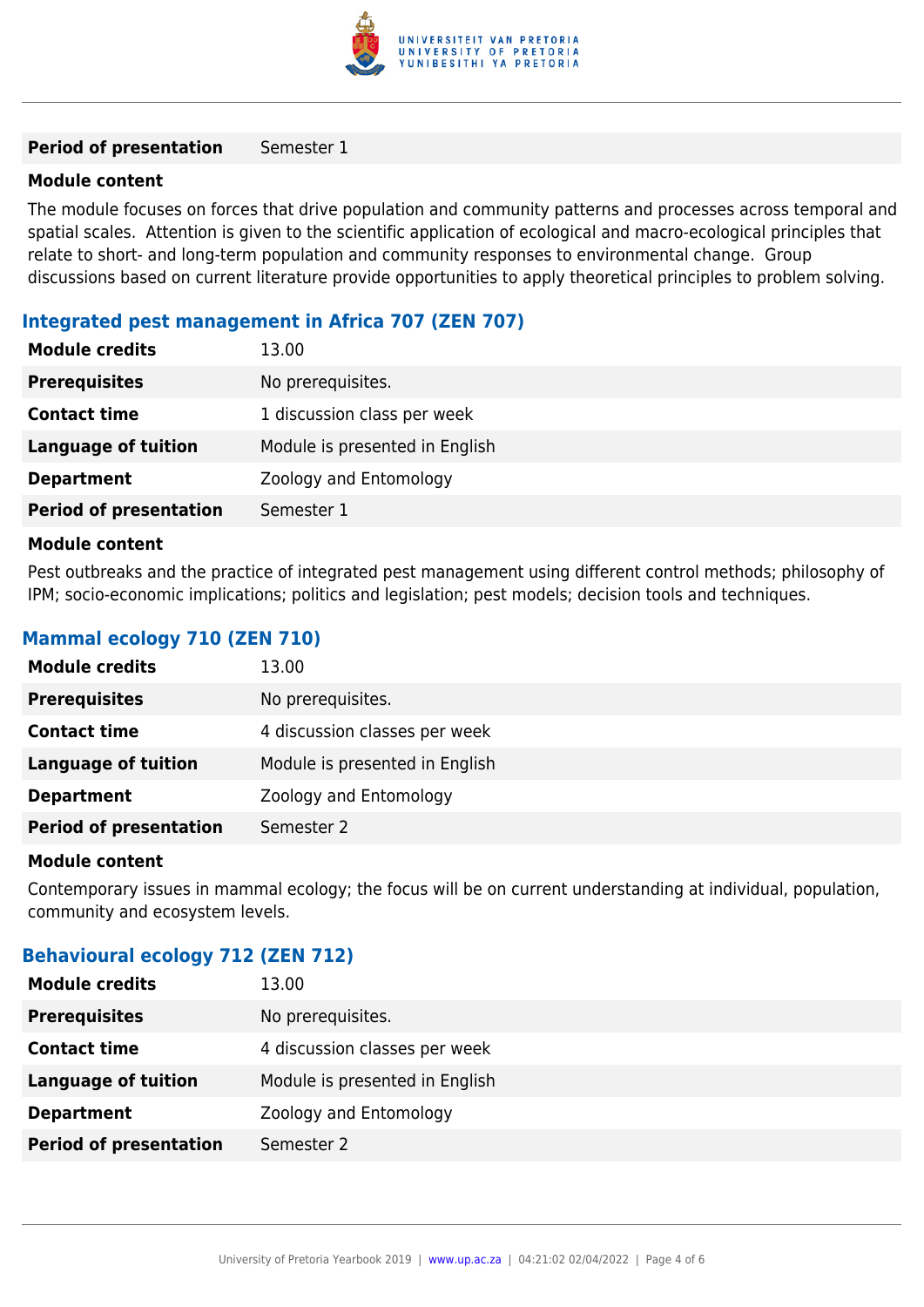

#### **Module content**

The use of ecological and evolutionary processes to explain the occurrence and adaptive significance of behaviour patterns. Empirical, comparative analyses relating behaviour to environment will be addressed, including the use of behavioural processes to predict ecological patterns.

### **Insect-plant interactions 782 (ZEN 782)**

| <b>Module credits</b>         | 13.00                          |
|-------------------------------|--------------------------------|
| <b>Prerequisites</b>          | No prerequisites.              |
| <b>Contact time</b>           | 4 discussion classes per week  |
| Language of tuition           | Module is presented in English |
| <b>Department</b>             | Zoology and Entomology         |
| <b>Period of presentation</b> | Semester 2                     |

#### **Module content**

An overview of the complex world of insect-plant interactions. Insects and plants have co-occurred and coevolved on this planet for at least 400 million years, and in many systems insects are the primary consumers of plant tissue. The diverse strategies and counter-strategies that have evolved at the interface between herbivory and plant defences will be examined, using case studies and applying unifying theory wherever possible.

## **Global climate change and biodiversity 783 (ZEN 783)**

| <b>Module credits</b>         | 13.00                                             |
|-------------------------------|---------------------------------------------------|
| <b>Prerequisites</b>          | No prerequisites.                                 |
| <b>Contact time</b>           | 1 lecture per week, 3 discussion classes per week |
| <b>Language of tuition</b>    | Module is presented in English                    |
| <b>Department</b>             | Zoology and Entomology                            |
| <b>Period of presentation</b> | Semester 1                                        |

#### **Module content**

The module aims to provide students with an understanding of global climate change and its impact on the conservation of biodiversity.

#### **Contemporary research techniques 784 (ZEN 784)**

| <b>Module credits</b>         | 13.00                          |
|-------------------------------|--------------------------------|
| <b>Prerequisites</b>          | No prerequisites.              |
| <b>Contact time</b>           | 4 discussion classes per week  |
| <b>Language of tuition</b>    | Module is presented in English |
| <b>Department</b>             | Zoology and Entomology         |
| <b>Period of presentation</b> | Semester 2                     |